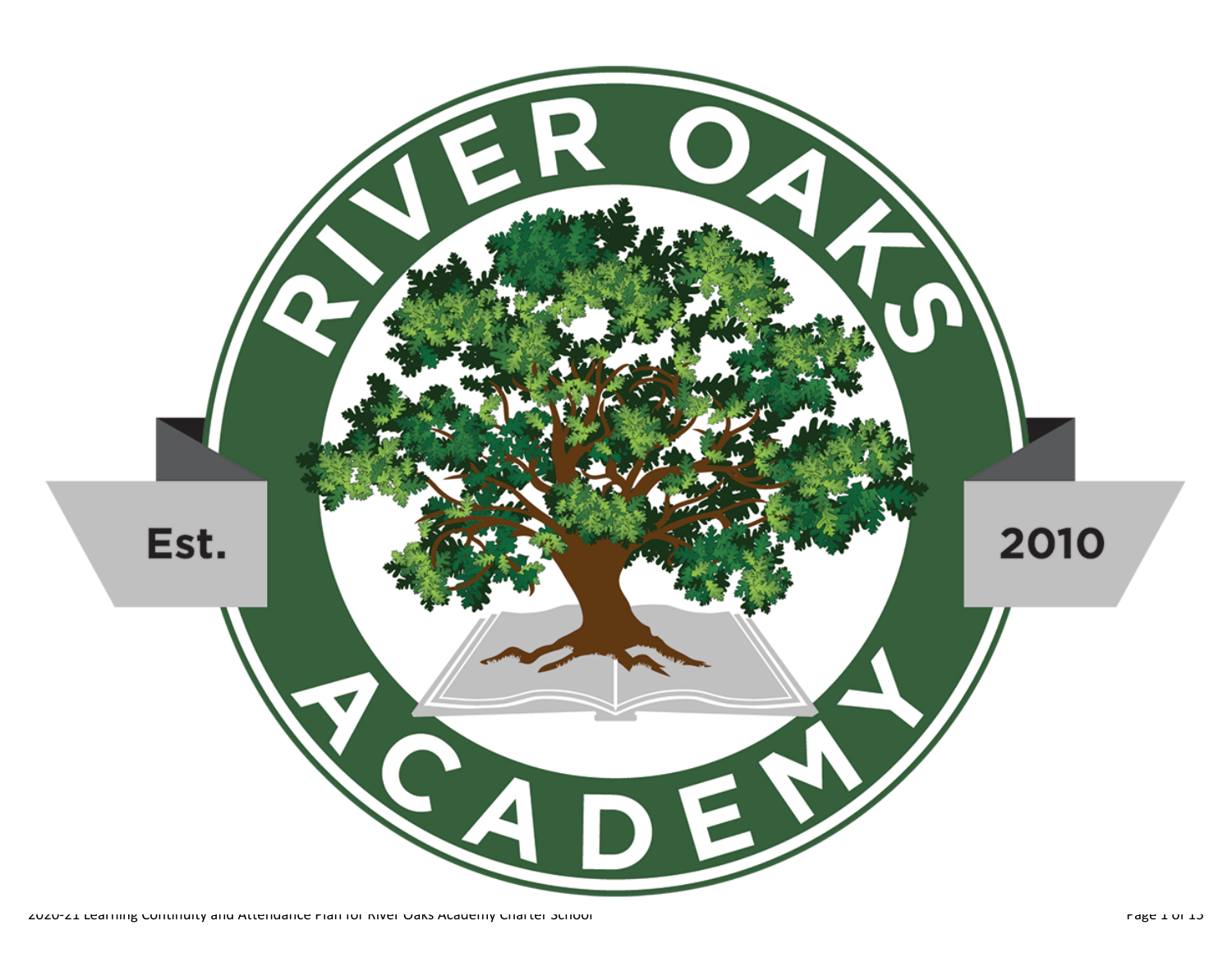# **Learning Continuity and Attendance Plan Template (2020–21)**

The instructions for completing the Learning Continuity and Attendance Plan is available at https://www.cde.ca.gov/re/lc/documents/lrngcntntyatndncpln-instructions.docx.

| Local Educational Agency (LEA) Name      | <b>Contact Name and Title</b>  | <b>Email and Phone</b>                          |
|------------------------------------------|--------------------------------|-------------------------------------------------|
| <b>River Oaks Academy Charter School</b> | 'Claudia Weintraub<br>Director | claudia.weintraub@roavc.com<br>$(805)$ 777-7999 |

### **General Information**

[A description of the impact the COVID-19 pandemic has had on the LEA and its community.]

River Oaks Academy Charter School Information:

River Oaks Academy Charter School is a non-classroom based program, focused on personalized learning for students from transitional kindergarten through 12th grade. We have over 300 students enrolled throughout the grade levels. We have two resource centers, one in Westlake Village and one in Oxnard, to better serve students in that area. We currently serve over 120 students at the Oxnard facility. Due to the nature of our program being a personalized learning independent study school, we did not have to make too many adjustments and changes to address the COVID-19 emergency.

The structure of our school is quite different from what many have experienced in education. Our teachers always differentiate and tailor instruction to meet individual needs in content, process and product. Our students are all taught in their own communities, primarily in their homes by their parents and choose to join ROA because they are looking for that instructional model. Parents in our school are afforded the privilege and responsibility of facilitating their own child's education. As a school, we provide the support, guidance, accountability, documentation, materials, resources and assessments. We provide a credentialed teacher, who develops not only a close relationship with the student and the parent, but also reviews the learning and creates the assignment for the upcoming learning periods. The relationship is cultivated over time and is one of utmost professionalism and respect.

The teacher is the pivotal point of contact between the school and the student. The parent provides the day-to-day instruction. The teacher meets regularly with the student and the parent and is responsible for the required documentation and paperwork. Most of this support has been will continue to be offered virtually due to the COVID-19 restrictions. Due to our personalized approach as a program at any time (COVID-19 or not), the needs of our English learners, low income students and foster youth are always met through individualized approaches and support. Our teachers checked in with all of their assigned students to make sure everybody had access to technology. Where that was lacking, we provided it and will continue to do so.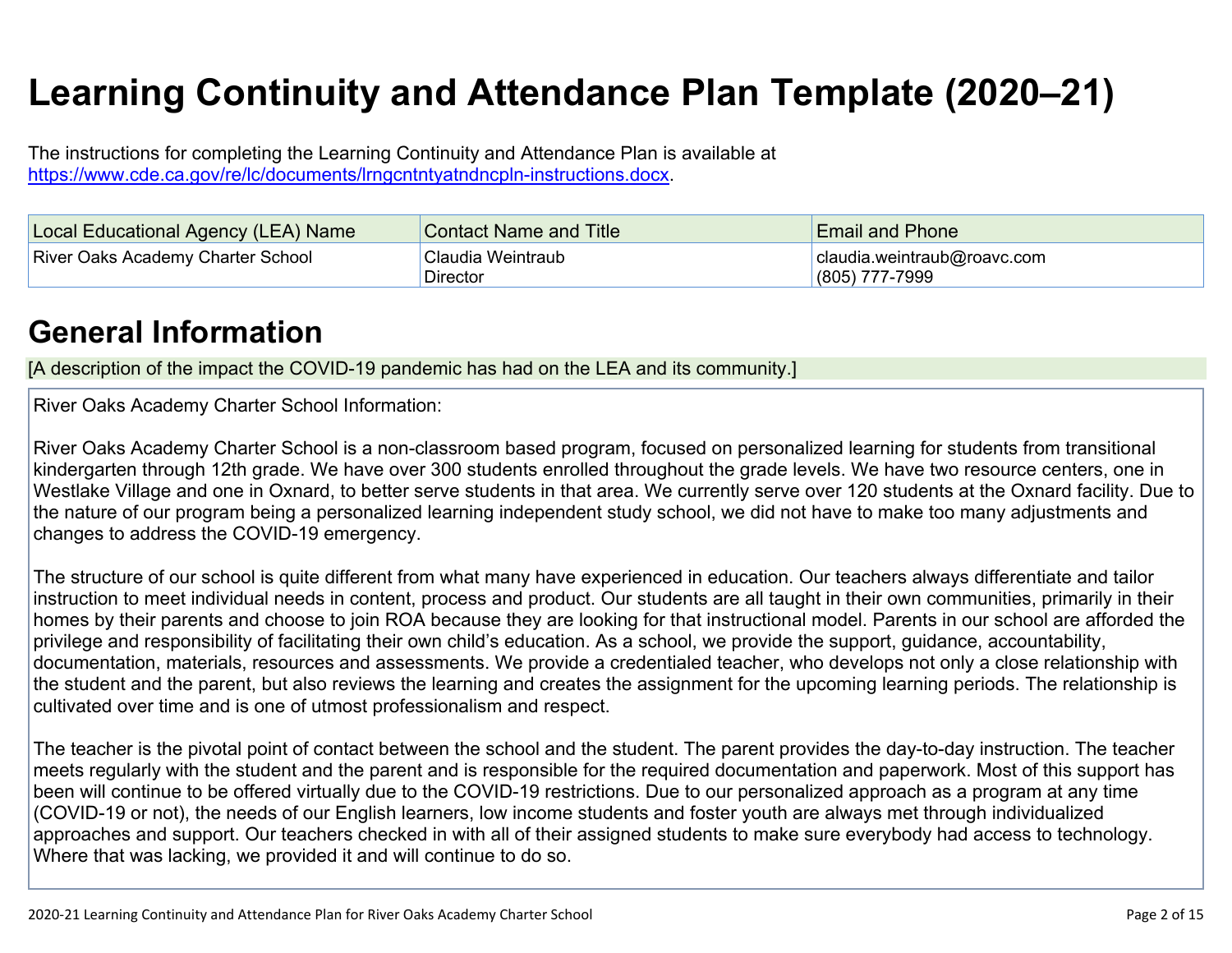Pre-COVID-19, our students attended academic support classes and enrichment workshop at our facilities. We also offered daily "focus rooms" (study hall) where students could work while being supervised. With the COVID-19 restrictions, the support was offered virtually. We hope to be able to bring that back to our students as soon as the restrictions are lifted. Our parents are working closely with our teachers to get the guidance and support they need to work with their student/s at home.

We will continue our extensive support in math by providing students (based on their beginning of the year math assessment results) virtually. We have developed a plan for grade level support that will be offered via our online platform Zoom, google classroom and other virtual methods. This plan includes virtual math workshops for middle school students and virtual math classes for our high school students.

Our science classes and labs for our high school students are also going to be offered virtually. They will offer instruction, lab and office hours to make sure that students who have questions can access the teacher regularly. Communication from the science teacher is going to be via Zoom, google classroom and other virtual methods.

We will continue to offer daily academic support in ELA and Math through ELA Lab and Math Lab (study halls) via Zoom.

Our enrichment workshops will be offered via Zoom as well.

Our coaching teachers are checking in with all of their students at least 2/week and will be monitoring math and science classes to make sure that students who are on their roster are attending and participating. We continue to work using virtual methods until the COVID-19 restrictions are lifted and the County Health Department allows all K-12 schools to return to in-person instruction.

# **Stakeholder Engagement**

[A description of the efforts made to solicit stakeholder feedback.]

ROA always has a large amount of stakeholder input and engagement, again due to the nature of the program. We have several multi-lingual staff members who reach out to families who do not speak English. However, due to the close relationship our teachers have with their individual families, our open-door policy, our surveys, and our regular communications through ParentSquare, we solicit a lot of stakeholder input at all times.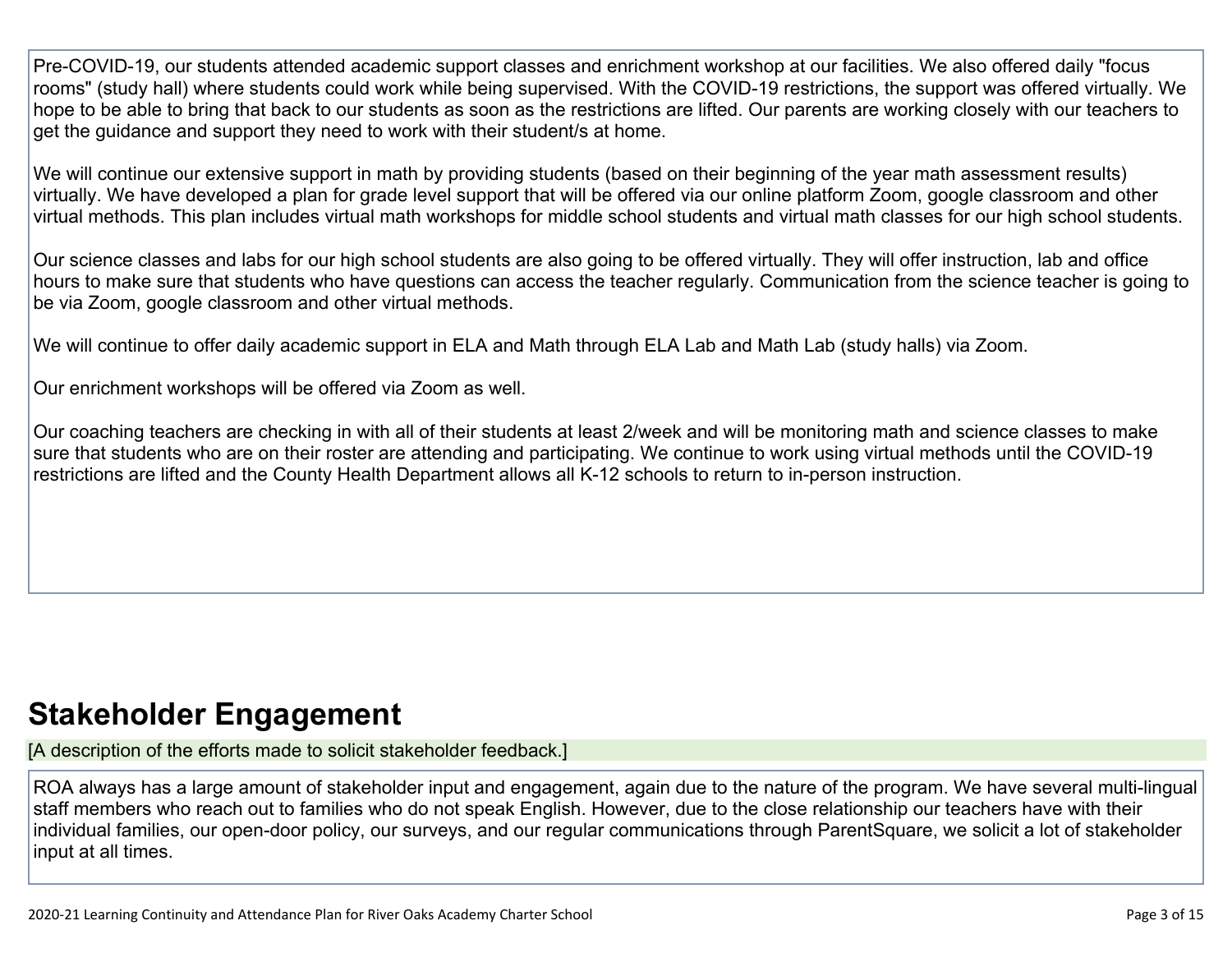Before the end of the 19-20 school year, the Director updated the board monthly regarding the switch to virtual online learning during the last months of the school year as well as potential plans for the fall. On May 13, the Director initiated an email for volunteer staff members to serve on the Reopening Task Force Committee. The effort resulted in a group of 10 staff members (including our high school guidance counselor) to meet weekly throughout most of the summer to work on the details of possible reopening plans. Concurrently, during this work, the Director distributed parent surveys through email, ParentSquare and via the teachers.

In order to solicit specific feedback from all our stakeholders and to address needs, concerns and hear overall feedback from students, families, educators, board members, parent advisory council (PAC), English Language Learner Advisory Committee (ELAC) and community members were contacted via a variety of methods, including personal conversations, emails, surveys, ParentSquare, and Zoom. The Director sends updates on the state of COVID and how it affects our independent study educational setting among other regular communication. Parents have easy access to submit feedback. Feedback is read and responded to. Also, electronic surveys have been sent to all families for feedback concerning how to even better support families with distance learning. The information is collected and the input is considered for the LCP document. Electronic surveys have been sent to all families. With respect to families who speak a language other than English, a bilingual teacher is assigned to that family. The bilingual teacher reaches out via email, text or phone to relay and clarify information for the family. For families who do not have internet access, the purchase of personal hotspots is being considered and board approval is required.

After interviewing the Parent Advisory Committee (PAC) via text and email to garner feedback, the following suggestions were brought up as a consideration to incorporate to the LCP plan.

- Where zooming wasn't/isn't compatible with the student, daily access to the teachers via text, email and phone is provided
- Lab kits need to be accessible for at home science labs
- Printouts and answers keys are available on Google Docs
- Recorded demonstrations on how to access different curriculum is available to all families
- Continue with intense math support has been and will be ongoing throughout the school year
- Grammar and writing workshops are provided virtually
- ROA Parent Bootcamp/Parent Connect to support the parents on a weekly basis

After interviewing special interest groups through telephone communication the English Learner Advisory Committee (ELAC) received the following feedback to be considered for the engagement of English Language Learners and Bi-Lingual families and students: Full access to teachers through teleconferencing services and text messaging

- Live instruction with demonstrations for high school students
- Meals to be provided by the school to anyone who needs it
- Weekly meetings with teachers for 10-15 minutes to walk through the curriculum
- Weekly ELA tutoring
- More support for parents to know what to look for in their student's academics
- Spanish versions of curriculum

The communities where our English Language Learners and Bi-lingual students reside are experiencing high rates of COVID-19 transmission in migrant and farmworker communities. These communities need access to the following resources: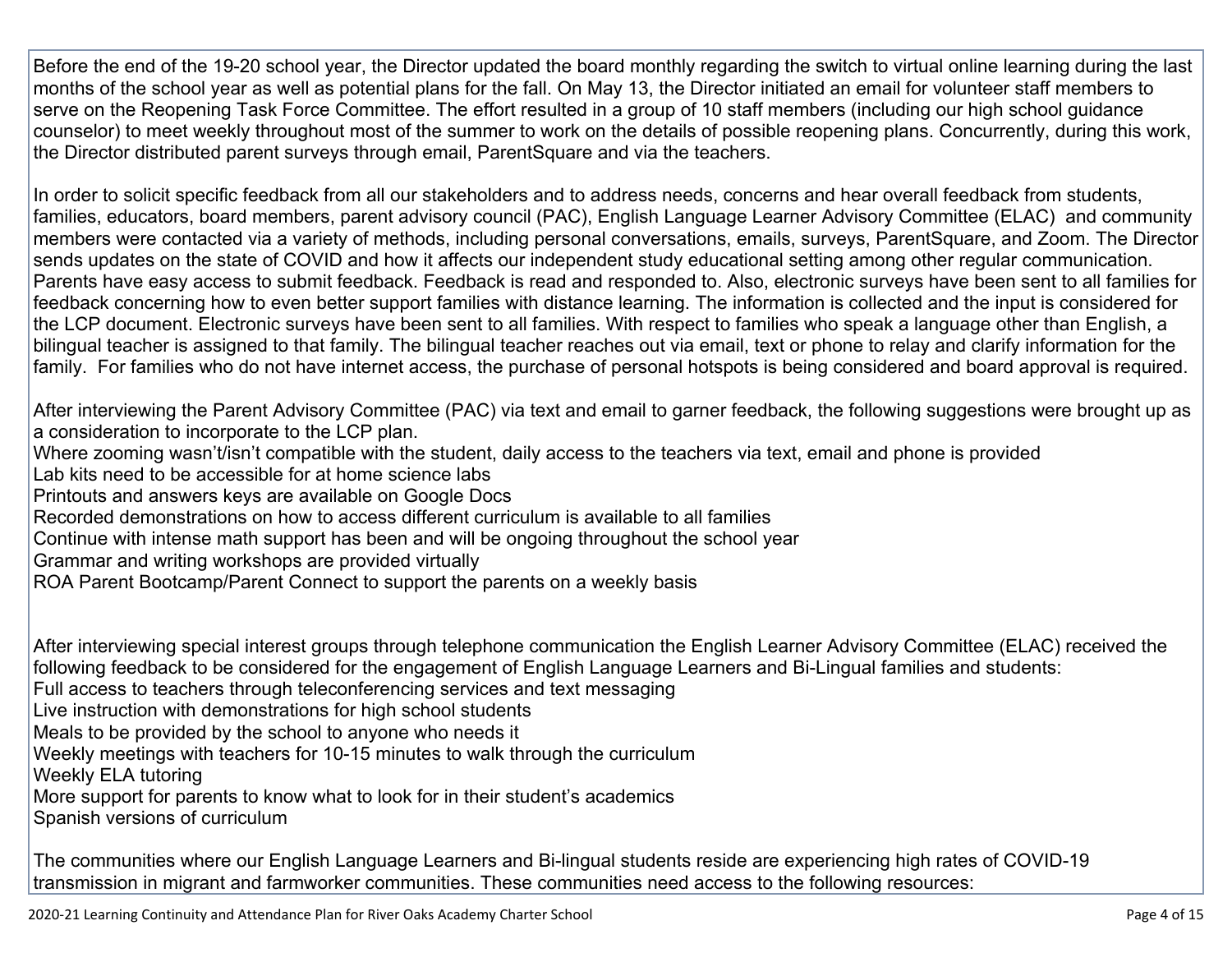#### Food

#### **Diapers**

Cleaning supplies

Health services

We are in touch with all families regularly and personally check in for any needs for which we can lend support.

The school's stakeholder engagement was an important component of ROA's planning for the 20-21 school year. The Committee staff consulted with a variety of stakeholders to develop the LCP. The meaningful input allowed ROA to work on a re-opening plan that would serve the community well.

[A description of the options provided for remote participation in public meetings and public hearings.]

ROA is using a program called Zoom to conduct remote meetings. Zoom allows participation via computer or telephone. The Zoom meeting link will be provided on each Meeting Agenda.

If you participate via computer, you have the option of seeing the other participants, and also seeing the information that is being presented. The only requirements are that you have a reliable internet connection, a web browser (such as Chrome or Internet Explorer), speakers to hear the discussions, and a microphone if you want to speak.

You can also use a smartphone, but may be required to download the Zoom app before it will allow you to participate. In this instance, you may be able to use the smartphone's built in camera, speakers, and microphone to see and hear the proceedings of the meeting. Another option is to use your telephone and call in. A phone number and Meeting ID will be provided on each Meeting Agenda that allow interested persons to use a standard telephone to participate. This option will accommodate the audio portion of the meeting, however no visual information will be available. Agenda's are posted online and at each facility in accordance with the Open Meeting Law rules at least 72 hours before a regularly scheduled meeting.

When a Zoom meeting is scheduled, a website address, telephone number, and Meeting ID will also be provided with the public hearing notice. This will allow any interested person to choose the option that best suits their needs for participating. A different website address and Meeting ID are generated for each meeting.

[A summary of the feedback provided by specific stakeholder groups.]

Electronic surveys have been sent to solicit stakeholder feedback. Electronic surveys sent to families request feedback from students and families. Bilingual staff request feedback from Spanish speaking families through email and telephone communication. Other staff members collect feedback from students and families who may not have reliable Internet service through telephone communication. In regards to instruction for the start of the Fall semester in 2020 nearly 30% of the surveyed population requested 100% online learning, 10% of the surveyed population requested in-person only instruction and the remaining 60% requested both in-person and online learning.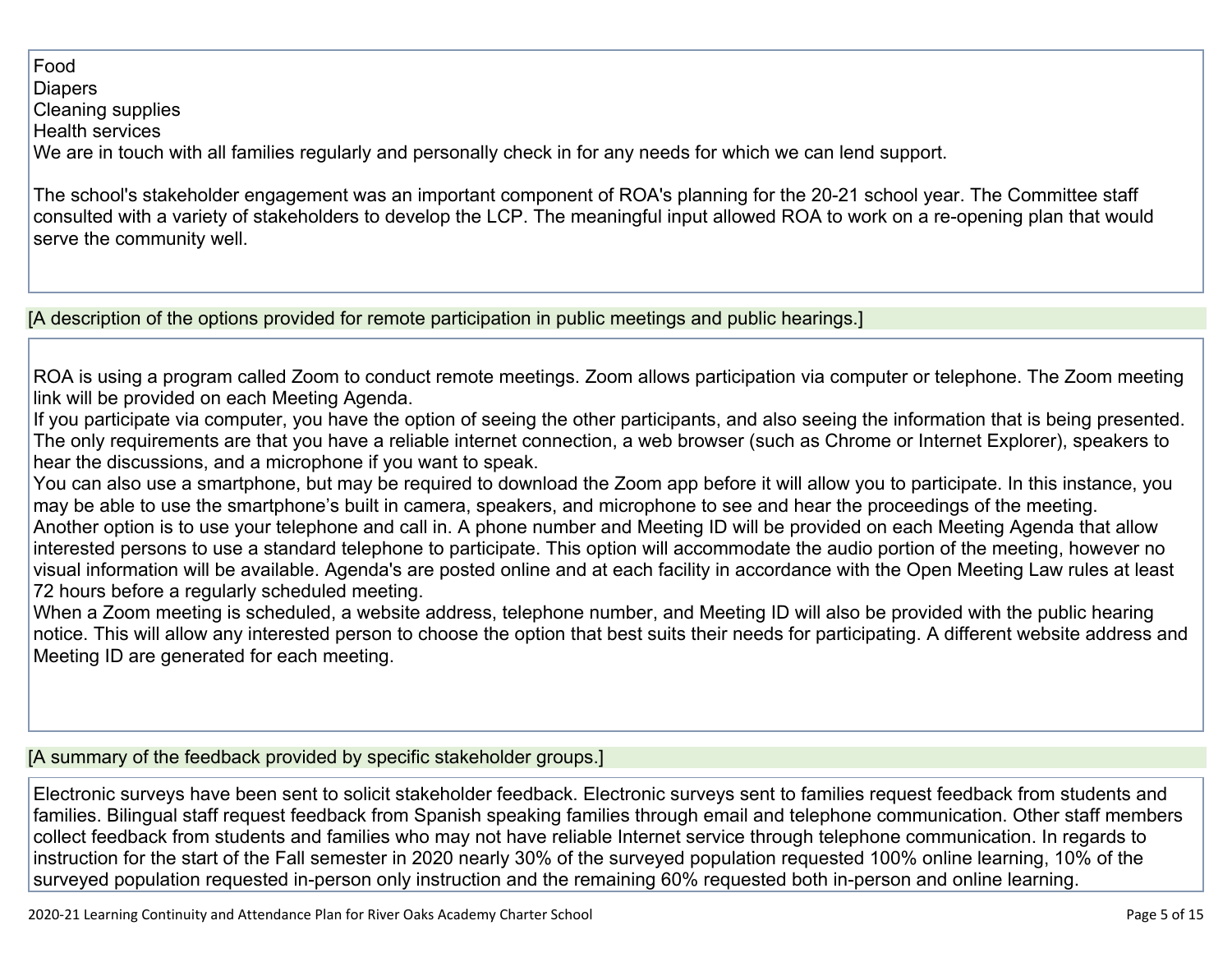[A description of the aspects of the Learning Continuity and Attendance Plan that were influenced by specific stakeholder input.]

Students and families have made it clear that they would like to participate in remote learning, in-person instruction and a combination of both. Aspects of the Learning Continuity and Attendance Plan that are influenced by families input are:

Using Zoom for remote participation in public hearings

Offering in-person instruction when permitted to do so

Holding educational meetings in open spaces

Providing remote learning opportunities through Zoom and other tele-conferencing platforms like GoogleMeet and FaceTime.

Staff members have influenced safety and cleanliness aspects of the Learning and Attendance Plan, specifically in the forms of: Adequate supplies of personal protective equipment for students and staff members Temperature and illness screening procedures for students, staff members and vendors Investments in plastic dividers for meetings Remote workplace options.

# **Continuity of Learning**

### **In-Person Instructional Offerings**

[A description of the actions the LEA will take to offer classroom-based instruction whenever possible, particularly for students who have experienced significant learning loss due to school closures in the 2019–2020 school year or are at a greater risk of experiencing learning loss due to future school closures.]

ROA is a personalized learning charter school. Our program allows for coaching teachers to work directly with their students and their families on a regular basis. Since we are not a classroom-based school, our students did not experience significant learning loss due to school closures. Our coaching teachers and SPED team were readily able to adjust to the situation by using other online methods of communication such as phone calls, emails, Face Time, Google Hangouts, and Zoom to continue working alongside students and their parents. Our coaching teachers also increased their amount of contact with their families in order to provide them with both instructional and socio-emotional support.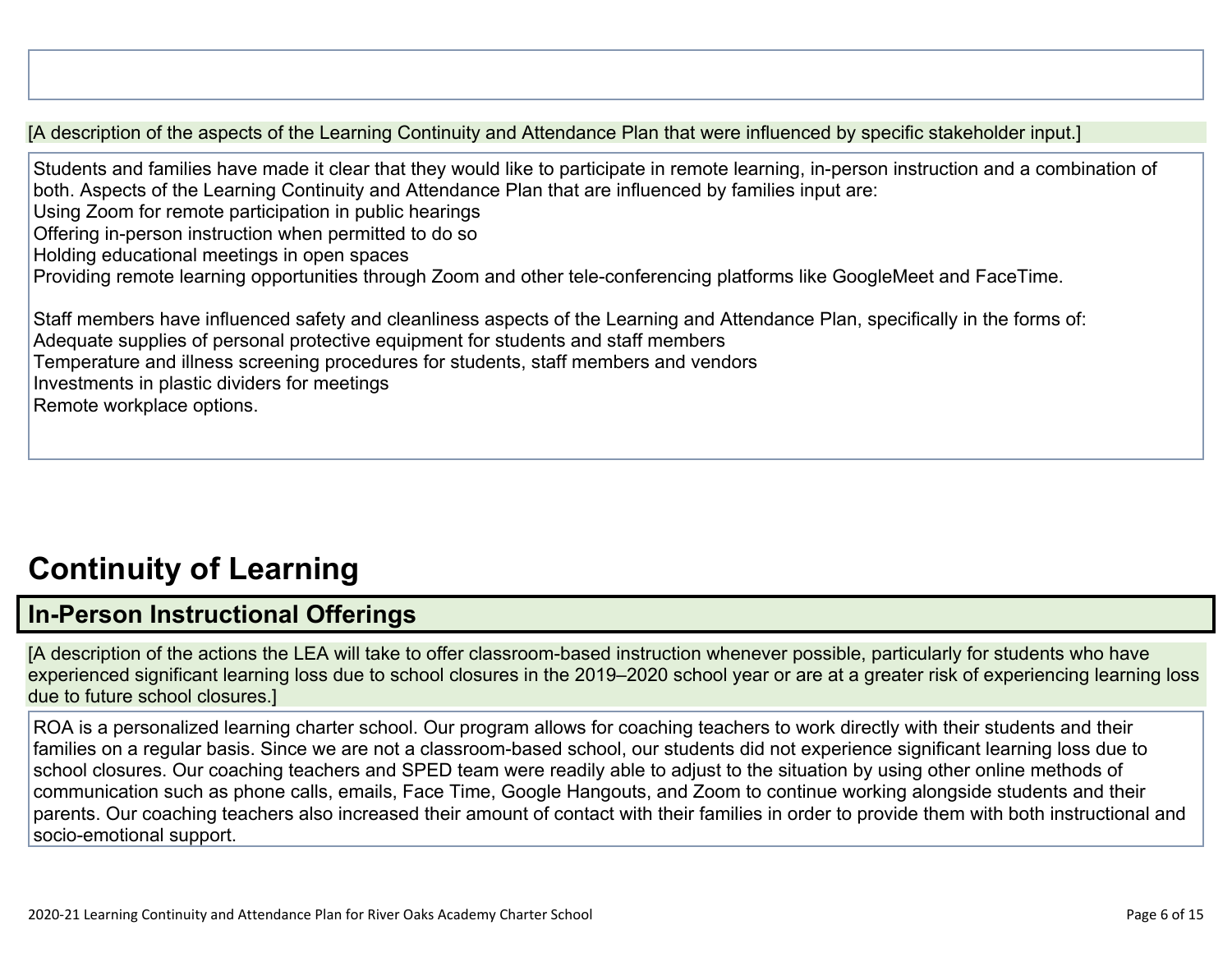ROA continued to offer academic and socio-emotional support to our students online. Such supports include ELA Lab, Math Lab, Math Tutoring, SEL and Counseling meetings. Being based in Ventura County, ROA will not open for students to come on campus for academic support and enrichment. Instead, all of our classes and support will be provided virtually.

For the 2020-2021 academic year, ROA will emphasize a student-driven approach to education as we strengthen our academic and socioemotional support to our students, parents, teachers and staff. Our teachers and staff will increase their contact with their families to at least 2 weekly check-in meetings. We will continue offering the above mentioned academic and socio-emotional support to our students while also providing a space for parents to connect with their teachers and to one another. Our high school math and science programs have migrated to an online platform using Google Site, Google Classroom, and Zoom. Teachers will continue meeting twice a month during our Curriculum, Instruction, and Assessment meetings to discuss student learning, analyze student learning data, and make improvements to ensure all students are having equitable access to learning, academic support, and socio-emotional support.

#### **Actions Related to In-Person Instructional Offerings [additional rows and actions may be added as necessary]**

| <b>Description</b>                                                                                         | <b>Total Funds</b> | Contributing |
|------------------------------------------------------------------------------------------------------------|--------------------|--------------|
| Ensure safe school and work environments following the Health Department Guidelines and<br>Mitigation Plan | \$10,000           | <b>No</b>    |

### **Distance Learning Program**

### **Continuity of Instruction**

[A description of how the LEA will provide continuity of instruction during the school year to ensure pupils have access to a full curriculum of substantially similar quality regardless of the method of delivery, including the LEA's plan for curriculum and instructional resources that will ensure instructional continuity for pupils if a transition between in-person instruction and distance learning is necessary.]

ROA is a personalized learning charter school. Our students have always been self-selected. Our program already provides both in-person and distance learning as a regular model of instruction. It allows for coaching teachers to work directly with their students and families on a regular basis, whether in person or remotely through Zoom, phone calls or Facetime. All of our staff have always been strong in collaboration and individualization as well as personalization for each student. Since we are not a classroom-based school, our students receive instructional continuity and have access to a full curriculum through a variety of delivery models. Having a parent/facilitating teacher working directly with the students at home, supervised by a coaching teacher, our students' curriculum and instructional resources are adjusted as needed to provide a full curriculum for each student. Our coaching teachers and SPED team are readily able to adjust to any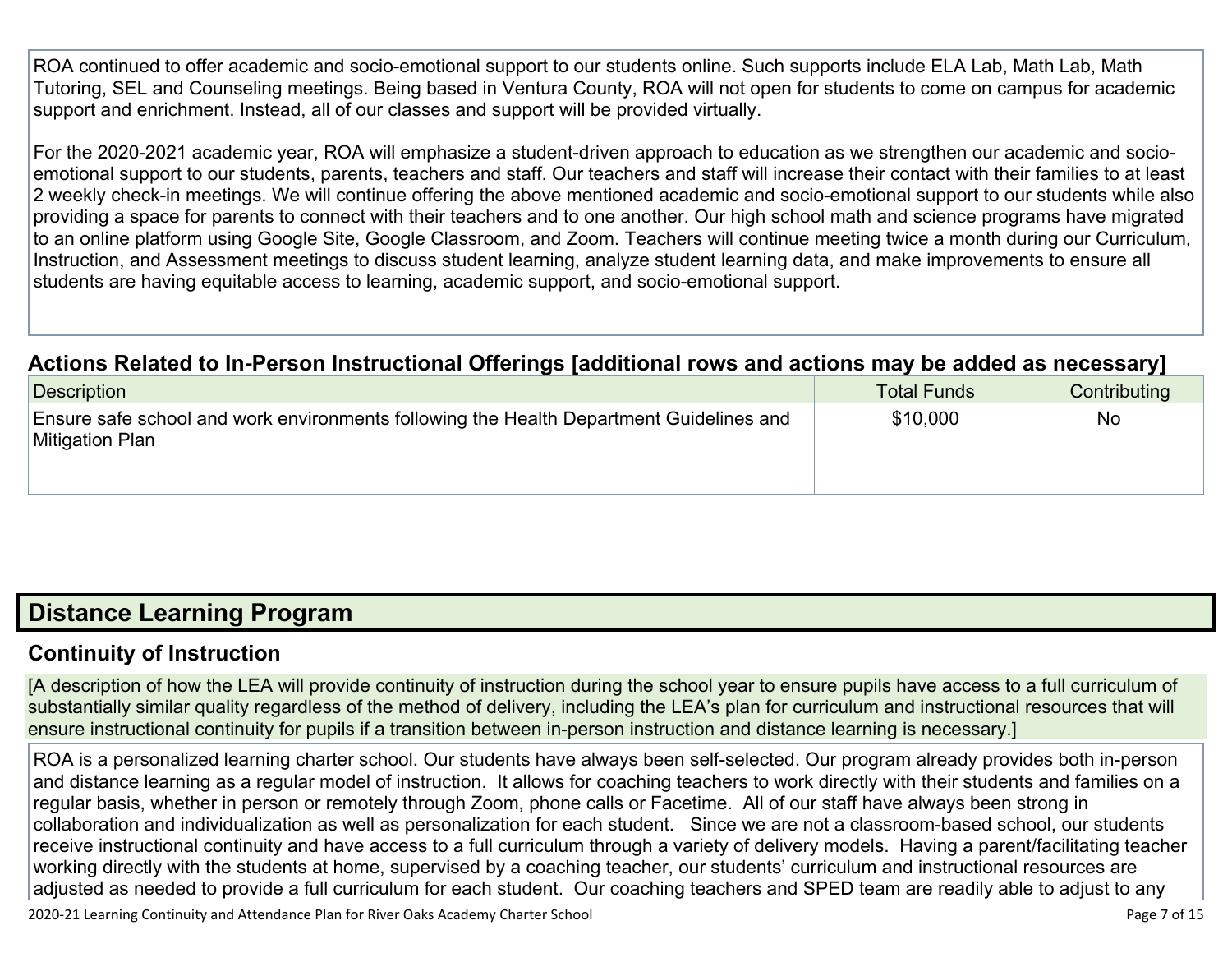needs of the student by using an online platform to continue working alongside students and their parents. Our coaching teachers also increased their amount of contact with their families in order to provide them with both instructional and social-emotional support.

#### **Access to Devices and Connectivity**

[A description of how the LEA will ensure access to devices and connectivity for all pupils to support distance learning.]

Coaching teachers assess the needs of each student/family and are able to supply technology such as computers/iPads as needed. Additionally there are many online options for students to engage in workshops and online curriculum. All of our students have access to technology and connectivity.

#### **Pupil Participation and Progress**

[A description of how the LEA will assess pupil progress through live contacts and synchronous instructional minutes, and a description of how the LEA will measure participation and time value of pupil work.]

Coaching teachers will meet with the students on their roster regularly for at least one hour and collect work samples for each subject the child is enrolled in, review assignments, and make new assignments for the upcoming learning period. The coaching teacher may request electronic samples or physical samples to be mailed to the school. Once the coaching teacher has seen and discussed the work with the student the coaching teacher will assess pupil progress through live contacts with the student's enrichment teachers or subject specialists. The coaching teacher will ask for attendance records and the student's level of participation from enrichment teachers or subject specialists providing remote instruction prior to the meeting with the student and family. The combination of work samples and participation in remote instruction may provide adequate information for the teacher to provide a letter grade for students in grade 8-12, or a pass or fail mark for students in TK-7th grade. If the student is in jeopardy of failing the coaching teacher may request additional information, such as a second meeting, additional work samples or additional evidence of online participation.

Students also take the local assessment (MobyMax) 3 times/year as well as all state mandated assessments. The local assessment helps us identify any learning loss or academic weaknesses and will then create instructional materials based on the diagnostic results that help address and work on those weaknesses.

As an independent study program, we continue to evaluate the time value of the work rather than assign instructional minutes. Through regular contact, including student as well as parent participation in online meetings, teachers are also able to evaluate the physical and safety needs of their families.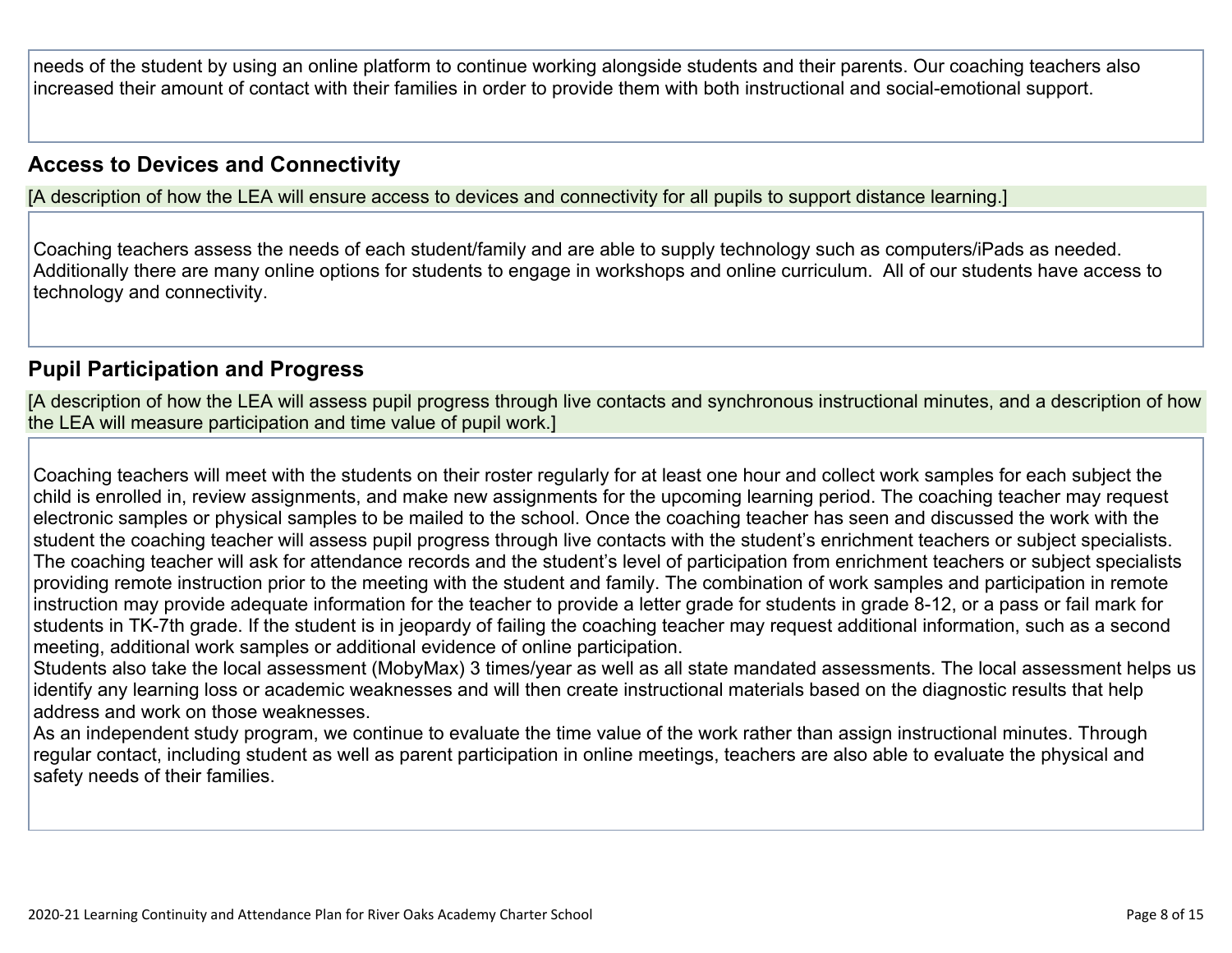### **Distance Learning Professional Development**

[A description of the professional development and resources that will be provided to staff to support the distance learning program, including technological support.]

The following professional development and resources will be provided to staff to support distance learning program (\*items with and asterisks represent new resources available for the 2020-2021 academic year):

SEL Support

Online assessment and data analysis of student growth

Online archiving from School Pathways Student Information System\*

Online curriculum training created from teachers for teachers, students, and parents\*

Online platform training (Google Classroom, Google Site, Zoom, Screencastify)\*

Staff relationships and learning are always a priority and addressed at ROA. ROA offers a myriad of professional development opportunities each year.

#### **Staff Roles and Responsibilities**

[A description of the new roles and responsibilities of affected staff as a result of COVID-19.]

Coaching teachers will meet with the students on their roster regularly for at least one hour.

Coaching teachers will meet with the students, or families, on their rosters twice a week for about 20 minutes.

Coaching teachers will be encouraged to sign up for 20-30 minute online instruction to students in grades TK-8 in 5 week rotations.

Subject specialists will provide weekly lecture and lab instruction, when applicable, to students in grades 9-12 who are receiving high school credit.

Coaching teachers will hold virtual office hours to meet with students who need additional guidance.

#### **Supports for Pupils with Unique Needs**

[A description of the additional supports the LEA will provide during distance learning to assist pupils with unique needs, including English learners, pupils with exceptional needs served across the full continuum of placements, pupils in foster care, and pupils who are experiencing homelessness.]

ROA will continue to address and prioritize students who have been hit hardest by the pandemic. ROA will ensure that students needs are met, particularly students with disabilities. Due to the personalized program ROA provides year-round, these needs are generally met by creating specific meaningful opportunities for students to engage. Additional supports offered by ROA to provide distance learning to pupils with unique needs is as follows: (1) English language learners are assigned a bilingual teacher; (2) Pupils with exceptional needs and low income families will be provided personal hot-spots (if needed), access to academic services, accommodations and therapies per their IEP; (3) Pupils in foster care will be provided with social emotional support (also available to all students who need the SEL support); and (4)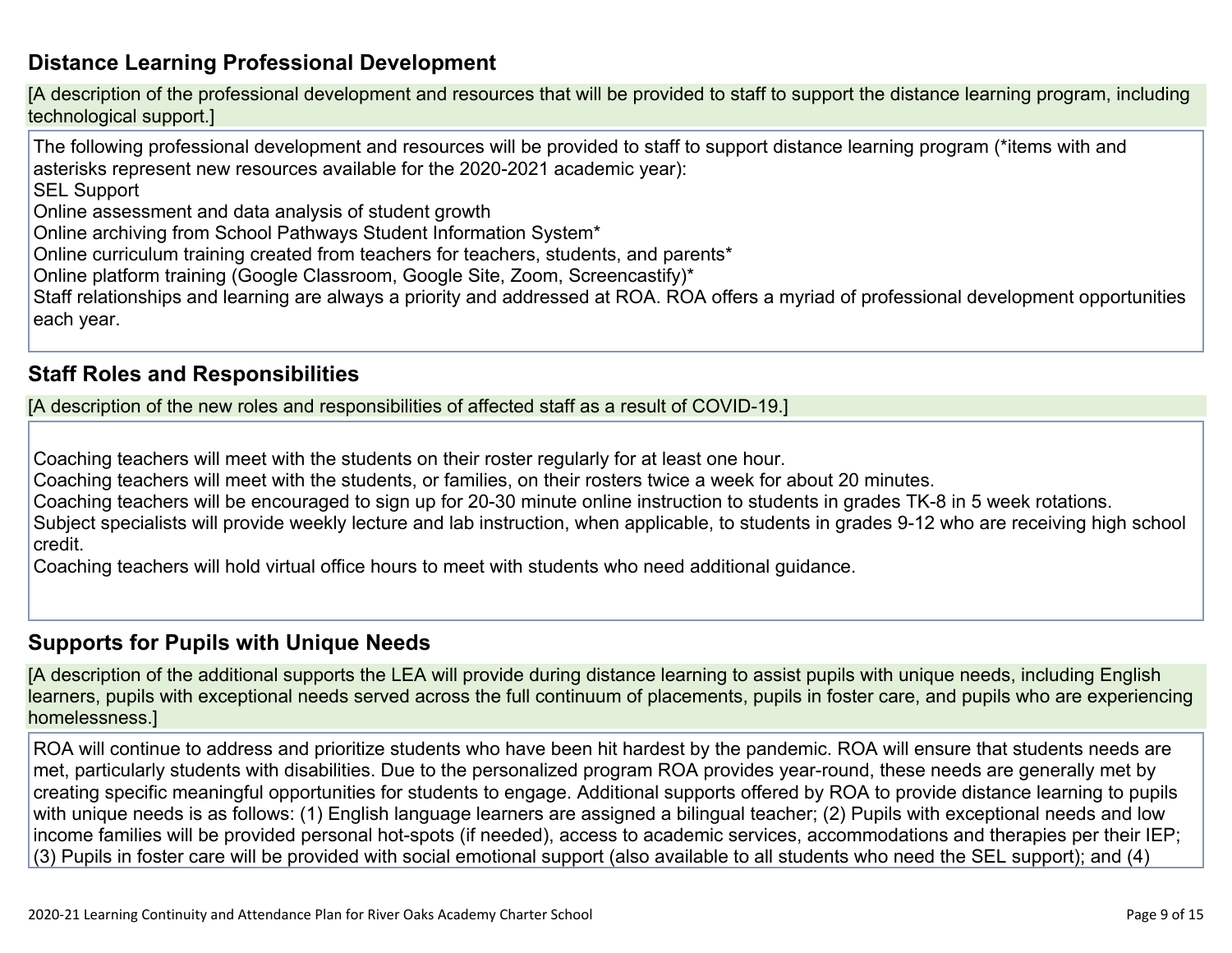Pupils who are experiencing homelessness will be connected with Child Protective Services; provided with a meal, and access to technology; as well as social emotional support.

| Actions related to the Distance Learning Program [additional rows and actions may be added as necessary]                                                  |                    |              |
|-----------------------------------------------------------------------------------------------------------------------------------------------------------|--------------------|--------------|
| <b>Description</b>                                                                                                                                        | <b>Total Funds</b> | Contributing |
| Teacher salaries (16.94 FTEs) and benefits for 2020-21 (all teachers provide distance<br>learning given that ROA is a non-classroom based charter school) | \$1,154,529        | <b>Yes</b>   |
| Curriculum used for distance learning                                                                                                                     | \$16,992           | Yes          |
| <b>Professional Staff Development</b>                                                                                                                     | \$9,500            | No           |
|                                                                                                                                                           |                    | <b>No</b>    |

### **Pupil Learning Loss**

[A description of how the LEA will address pupil learning loss that results from COVID-19 during the 2019–2020 and 2020–21 school years, including how the LEA will assess pupils to measure learning status, particularly in the areas of English language arts, English language development, and mathematics.]

Due to the fact that ROA is an independent study program, we continued to address students' needs and learning. Student and teacher meetings transitioned to online platforms but student work and assignments continued. ROA will use its local assessments to identify students learning needs in math and ELA and use periodic reassessments to track student growth throughout the school year. Teachers continue to communicate regularly with students and parents.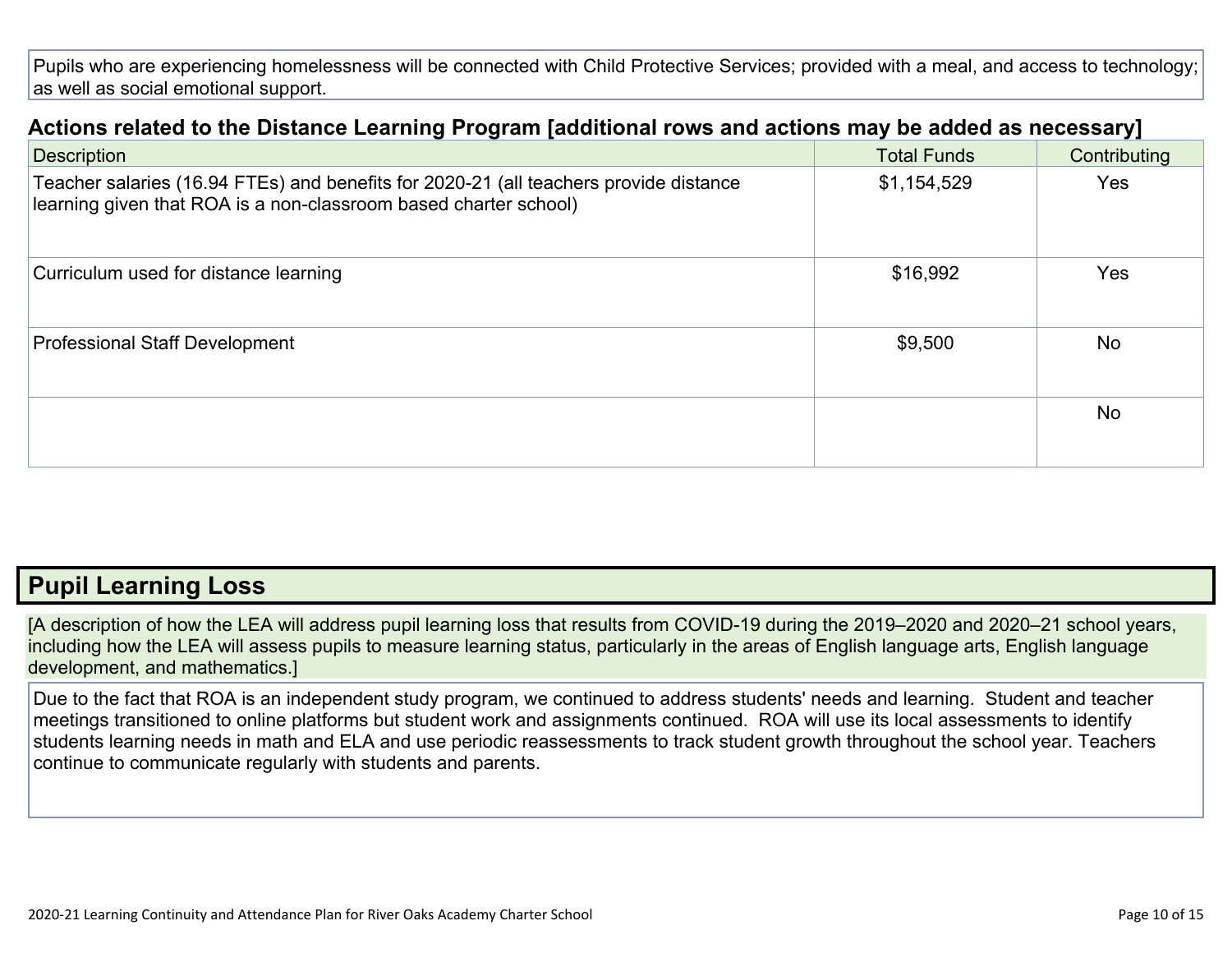### **Pupil Learning Loss Strategies**

[A description of the actions and strategies the LEA will use to address learning loss and accelerate learning progress for pupils, as needed, including how these strategies differ for pupils who are English learners; low-income; foster youth; pupils with exceptional needs; and pupils experiencing homelessness.]

Due to the nature of our program, we were able to transition smoothly and our students were not as affected. We kept continuous communication and support for our families through the rest of the school year. To make sure that there was little to no learning loss, all of our students will partake in our local assessment at the start of the school year. This diagnostic assessment would allow us to address if there was a learning loss with specific instructional options.

#### **Effectiveness of Implemented Pupil Learning Loss Strategies**

[A description of how the effectiveness of the services or supports provided to address learning loss will be measured.]

We continued our regular turn-in meetings and our local math and ELA assessments. The scheduled weekly meetings allow for a soft assessment while the local assessment allows for an in-depth evaluation of skills that the student may need to get extra support. Our beginning of the year assessment data will further help identify any needs or learning loss that may have arisen throughout the summer. If any learning loss will be measured in either one of those assessments, additional tutoring, coaching and meetings are set up to add extra support for the student. Furthermore, the local assessment uses the diagnostic results to create instructional pages to support the students in areas of weaknesses.

#### **Actions to Address Pupil Learning Loss [additional rows and actions may be added as necessary]**

| <b>Description</b>                                                                                                                                                                                                               | <b>Total Funds</b> | Contributing |
|----------------------------------------------------------------------------------------------------------------------------------------------------------------------------------------------------------------------------------|--------------------|--------------|
| Purchase of i-Ready licenses for baseline assessment for our high school students to<br>evaluate any possible learning loss and track progress throughout the year; purchase of<br>additional online licenses for Time4Learning; | \$6,936            | No.          |
| Salary and benefits for ROA-employed math and English tutors (1.88 FTEs)                                                                                                                                                         | \$114.442          | Yes          |

# **Mental Health and Social and Emotional Well-Being**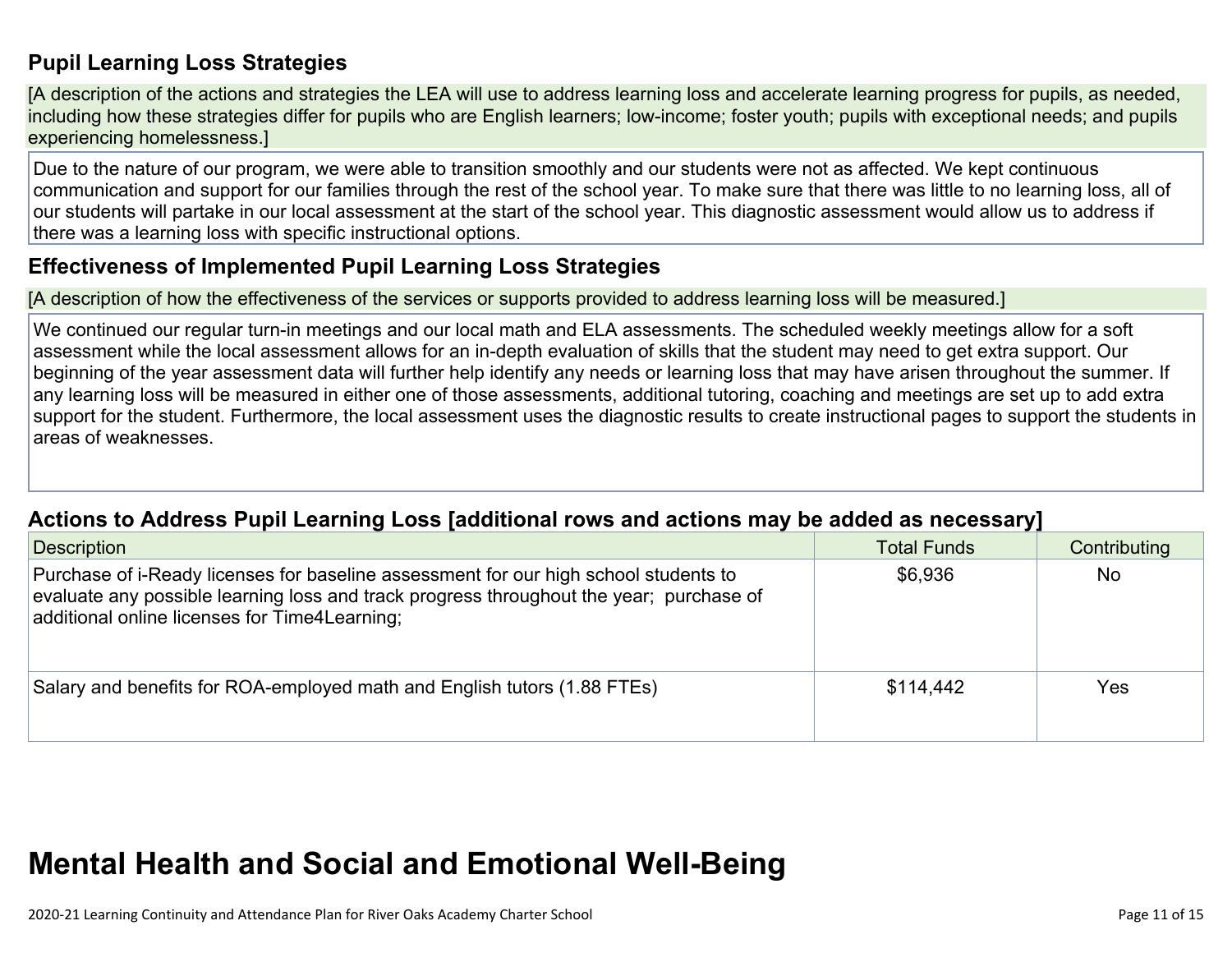[A description of how the LEA will monitor and support mental health and social and emotional well-being of pupils and staff during the school year, including the professional development and resources that will be provided to pupils and staff to address trauma and other impacts of COVID-19 on the school community.]

River Oaks Academy has always emphasized the importance of the social and emotional wellbeing of all our stakeholders.

During the pandemic, we realize this is even more important than usual as our coaching teachers are sometimes the only people checking in with our students and laying eyes on them. We monitor our students' well-being by using texts, phone calls, Zoom meetings and physically meeting with physical distancing and safety precautions in place. We have set up ways to do this multiple times per week. Each coaching teacher will personally check in with their students and/or their families a minimum, twice per week. Again, by using one of the abovementioned communication tools. Teachers at ROA have close relationships with our students and will have discussions about their academic progress, and more importantly, their emotional states at each check-in. Over Zoom, the coaching teacher can see their students face to face and get a feel for how they are doing. This gives students the opportunity to show off their interests, such as their garden in their yard or show their teachers how their dogs can do tricks etc. It's a great way to get a glimpse into their world and see how they are doing. We will also make small talk, such as " what did you have for breakfast this morning?". It is a simple way to be sure that their needs are being met. Questions will also be asked about their family life, such as, " What are you doing with your family today?". We look for answers that show the family is spending some social time together and are not overly stressed. We also look for red flags, such as " nothing because my mom and dad are gone at work all day."

The well being of our staff is continually being monitored by our director, co-teachers, and support staff. We are a close-knit community that checks in and supports one another. If a staff member needs special considerations at any time, including during the pandemic, our staff is very flexible and helps whenever needed.

We are offering structured emotional wellness support groups weekly, as well as the embedded support mentioned above. We are offering an elementary, middle school, and high school student connect workshop weekly, via Zoom, to engage in Social-emotional learning. All SEL concepts will be covered with additional tools and information specifically pertaining to Covid-19.

We are also offering various parent connect workshops weekly, over Zoom for all parents to participate in. There will be 4 offered per week. One for parents of elementary-aged students, one for parents of middle school-aged students, one for parents of high school-aged students and one available with the student's individual coaching teacher. This is a time for parents to come together and get/give support to one another with the guidance of a teacher leading the group.

Staff members are invited to attend multiple webinars focused on SEL. These webinars are very informative and give hands-on ideas for staying well themselves and supporting their students and their families.

Bi-weekly handouts are given out to each family focusing on various wellness concepts. They include positive discipline, setting healthy boundaries with your children, how to reduce stress levels in the home, how to support your student's emotional wellness, etc.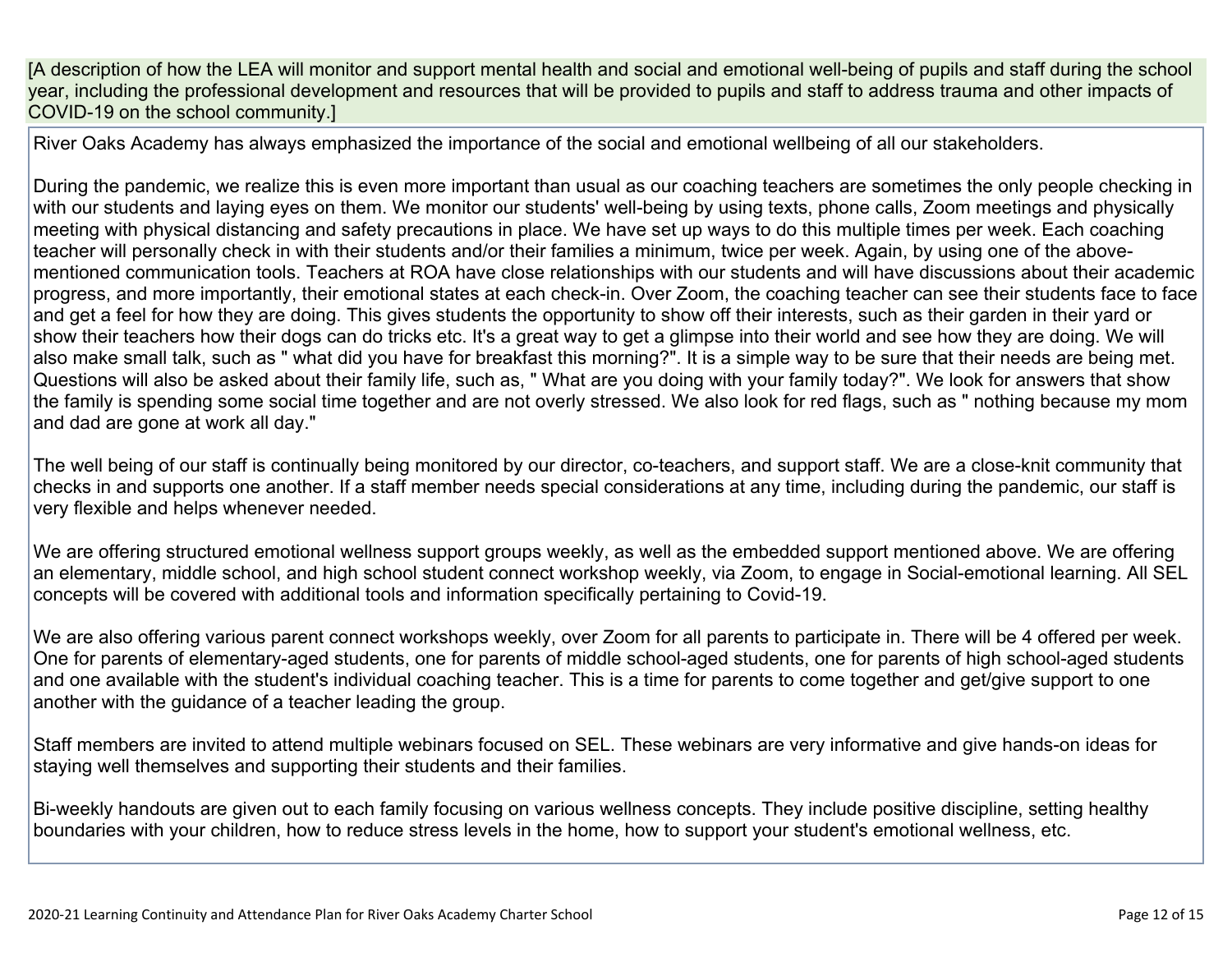ROA also provides a free monthly parent speaker series where various local professionals discuss parenting issues and discuss relevant topics. This semester, all discussions will be led over Zoom.

# **Pupil Engagement and Outreach**

[A description of pupil engagement and outreach, including the procedures for tiered reengagement strategies for pupils who are absent from distance learning and how the LEA will provide outreach to pupils and their parents or guardians, including in languages other than English, when pupils are not meeting compulsory education requirements, or if the LEA determines the pupil is not engaging in instruction and is at risk of learning loss.]

ROA students continued to be engaged with their teachers throughout the 19-20 school year. ROA's teachers are experts in connectivity, reaching out and personalizing instruction for each of their assigned students. If a student is not responsive, the teacher immediately reaches out to the student's parent to ensure the student's welfare as well as academic progress. Our parents are the "academic facilitator" and the teachers work closely with the parents at all times to guide and support them individually. Teachers meet regularly with students and their families to review the work and assign grades and assignments. At this time, teachers meet mostly virtually. Typically, a coaching teacher meets with students several times within the 20 days learning periods. During those meetings the coaching teachers will evaluate students' work and determine if the students are meeting their benchmark goals and completing enough work per learning period. The teacher also addresses any questions and needs that arise and are presented by the parent.

In addition, River Oaks offers ELA and Math labs, social and emotional support groups, and parent support groups and training. The school employs multitude of platforms, including online, and one on one or small group instruction to support students' progress. Staff evaluates the students' language acquisition by testing their proficiency. Students who need support will be offered a special curriculum that meets their academic level.

Three times/year the school uses common core aligned assessments like Mobymax, IXL, as well as CAASPP testing to monitor students' progress and offer support as needed. Furthermore, the regular turn-in meetings as well as essays, chapter quizzes, unit tests and other assessment methods are used to make sure that student academic progress is monitored.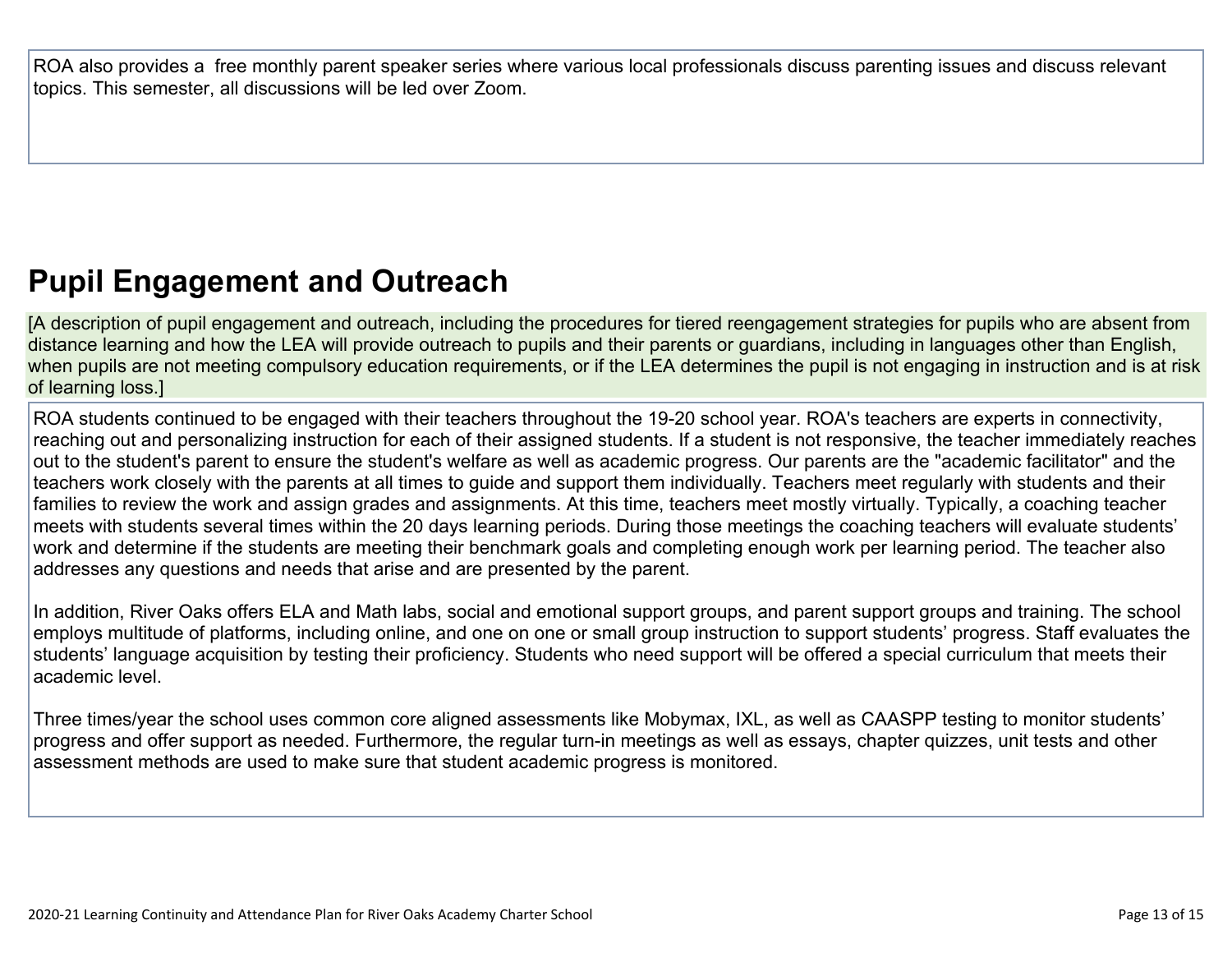# **School Nutrition**

[A description of how the LEA will provide nutritionally adequate meals for all pupils, including those students who are eligible for free or reduced-price meals, when pupils are participating in both in-person instruction and distance learning, as applicable.]

While River Oaks Academy continues to offer free and reduced meals to qualifying families participating in both in-person instruction and distance learning, not many families have taken advantage of it. We continue to offer breakfast options which meet the state nutrition standards and can be picked up Monday through Friday, during office office hours, at either location, Westlake and Oxnard.

# **Additional Actions to Implement the Learning Continuity Plan [additional rows and actions may be added as necessary]**

| Section                                                     | <b>Description</b>                                                                                                                                                                                                                        | <b>Total Funds</b> | Contributing |
|-------------------------------------------------------------|-------------------------------------------------------------------------------------------------------------------------------------------------------------------------------------------------------------------------------------------|--------------------|--------------|
| Mental Health and Social and<br><b>Emotional Well-Being</b> | SEL opportunities and parent support offered to address<br>student wellness and emotional well-being; multi-tiered<br>services to address the needs of students to share and have<br>an opportunity to express social-emotional concerns. | \$2,020            | Yes          |
| <b>School Nutrition</b>                                     | Food and operating costs for 2 vending machines that provide<br>breakfast and lunch at ROA's 2 resource centers                                                                                                                           | \$2,500            | <b>No</b>    |

# **Increased or Improved Services for Foster Youth, English Learners, and Low-Income Students**

2020-21 Learning Continuity and Attendance Plan for River Oaks Academy Charter School Page 14 of 15